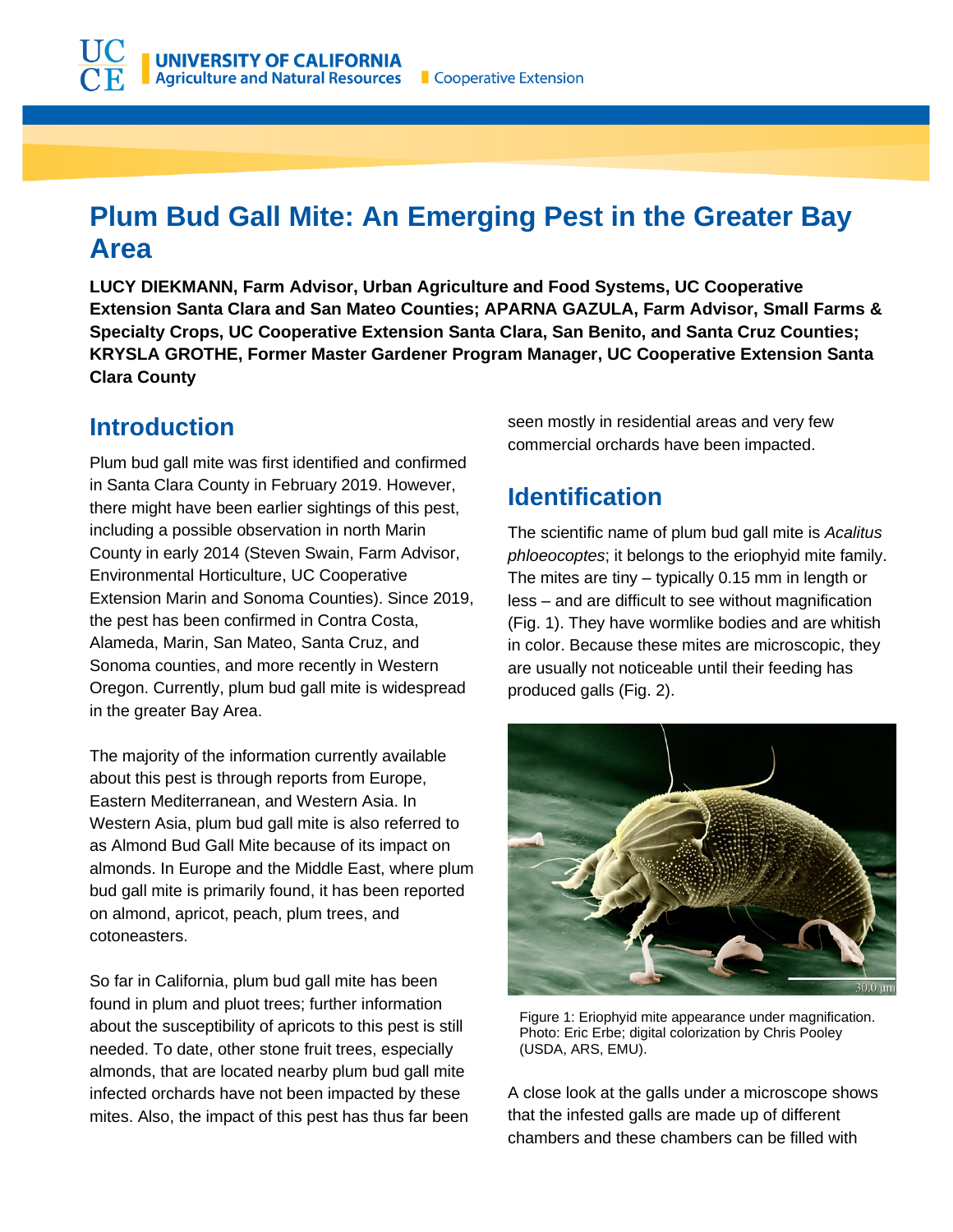

Fig. 2. Infected bud galls in a Golden Nectar plum tree. Photo: Aparna Gazula.



Figure 3: Plum bud gall mites with a wormlike body and whitish color, as seen under microscope. Photo: [https://ujkarositok.weebly.com](https://ujkarositok.weebly.com/acalitus-phloeocoptes-szilvakeacutereg-gubacsatka.html)

large populations of the clear-bodied, wormlike mites (Fig. 3).

# **Life Cycle**

Adult females overwinter in galls and emerge in the spring, when galls crack open. Mites then migrate toward new buds and begin to feed. The mites' migration occurs at night. The presence of feeding



Fig. 4. Bud galls formed due to infestation by plum bud gall mites, as seen under a microscope. Photo: Susan Casner-Kay.

mites leads to the formation of new galls around infested buds (Fig. 4). These galls enclose the recently-arrived mites and will expand to accommodate all of their descendants. Inside the gall, female mites lay one egg each day for 20-25 days. During the summer a new generation is produced about every three weeks, so that by the fall, when reproduction stops, a gall may contain between 4000 to 5000 mites.

Plum bud gall mites are primarily dispersed by wind, but can also be transmitted to new host trees by insects and birds, and by moving infected budwood.

#### **Damage**

Mites are piercing and sucking feeders. Their feeding activity causes cells to grow and envelop the mites, leading to the formation of galls, which range in diameter from 1.3 to 1.8 mm, around buds on almond, apricot, plum, and peach trees (Fig. 4). Mites may also lead to the deformation of fruit spurs (Fig. 5). Reports have found that tree susceptibility to the pest and the severity of infestation is highly variety dependent.

Reports from outside the US describe plum bud gall mite infestations that have led to weakened trees,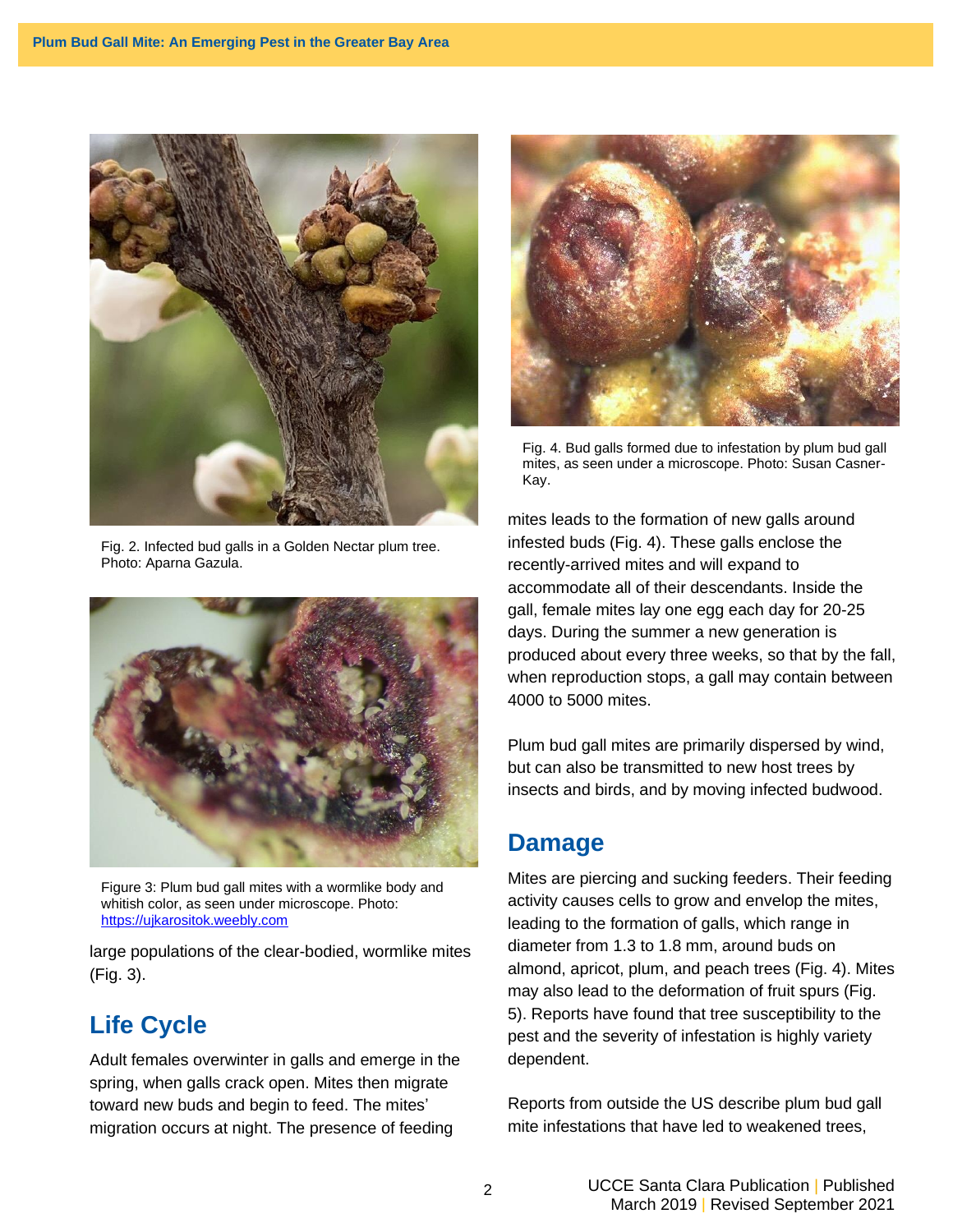

Fig. 5. Flavor Queen Pluot tree with infested bud galls. Photo: Aparna Gazula.

decreased yield (seen in almonds in the Middle East), or, in some cases, the death of the tree. In other instances, trees have recovered from the mite attack, and some cultivars are known to be resistant to the mites. Information about plum bud gall mite behavior, impact, and management for North America remains limited.

### **Results of 2020 Host Range Study**

In 2020, host range studies were conducted by Karen Suslow (Dominican University, San Rafael, CA). These studies were conducted in nursery stock of five commonly grown almond varieties – Monterey, Padre, Nonpareil, Carmel, Butte, and two commonly grown plum varieties – Santa Rosa and Mariposa. All five of the almond varieties were grafted on Krymsk rootstock. One hundred and twenty-five plum bud gall mite infested twigs with emerging mites were collected from plum trees in San Rafael, CA. Emergence and presence of plum bud gall mite in the galls was confirmed by California Department of Food and Agriculture (CDFA). The plum bud gall mite infested twigs were attached to the healthy almond and plum tree branches. Seven to eight infested twigs were attached to each plum tree and two infested twigs were attached to each almond tree. The galls on the infested twigs were placed in direct contact with healthy almond and plum tree branches



Fig. 6. Plum bud gall mite infested galls place in direct contact with healthy plum branch to ensure transfer of emerging mites onto the healthy tree branches. Photo: Karen Suslow.

to ensure transfer of emerging plum bud gall mites onto the healthy tree branches (Fig. 6.).

The host range study found that 1) No galls were formed on any of the five almond varieties tested; 2) No galls were formed on the Santa Rosa plum trees; 3) Only Mariposa plum trees formed galls; 4) Old galls formed during prior years of plum bud gall mite infestations do not harbor mites; 5) Plum bud gall mites' emergence from the infested galls was observed over a three month period, February-April 2020; 6) On the infested Mariposa plum trees, galls took approximately 5 months to form; 7) Steaming killed plum bud gall mites inside galls; and most importantly, 8) Almonds did not serve as a host for plum bud gall mites.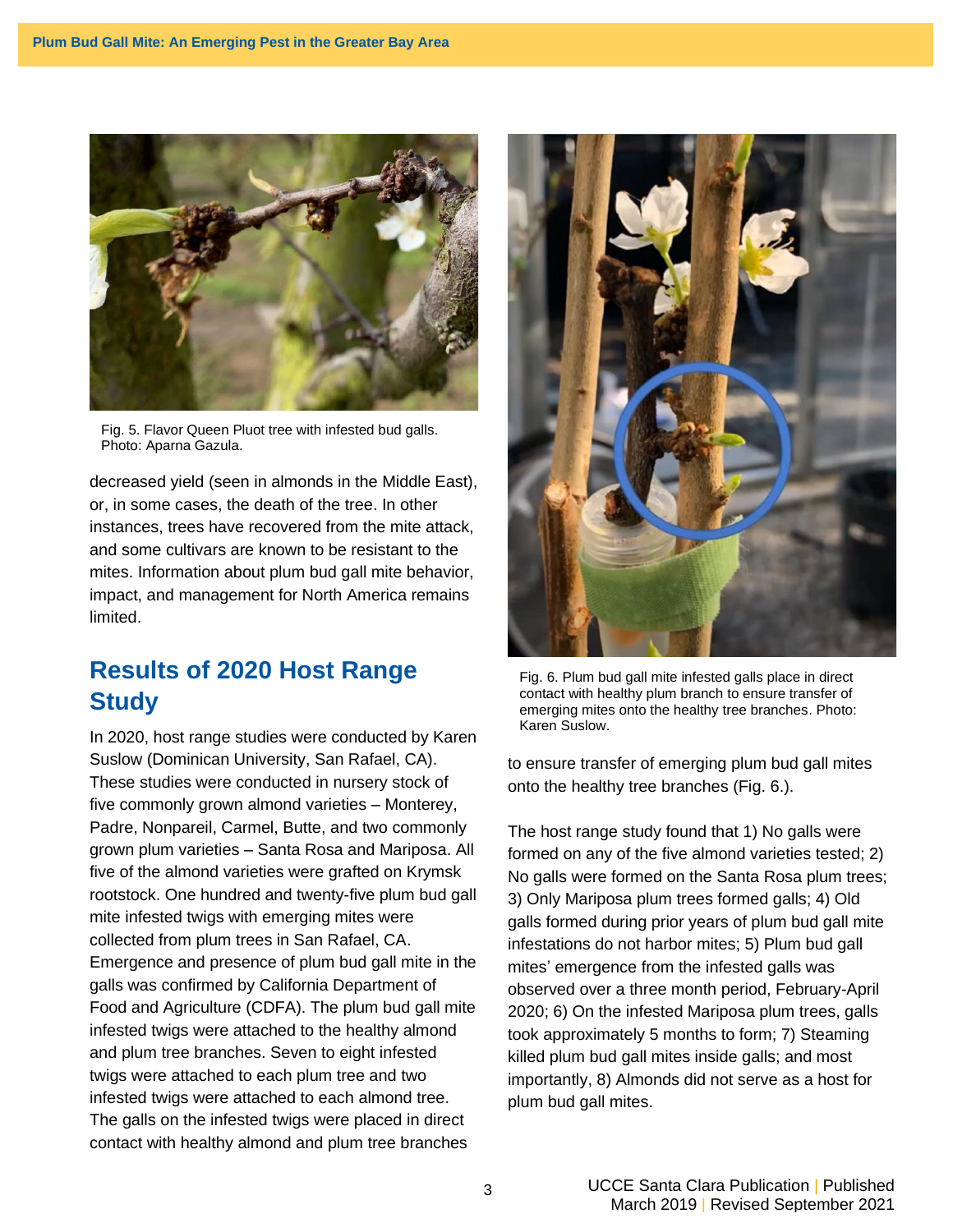## **California Pest Rating Profile**

California Department of Food and Agriculture has a pest rating system of A, Q, B, C, D. In 2019 plum bud gall mite was given the rating 'A'. The rating for the pest has since been downgraded to 'B'. The main reasons for this revised rating are as follows: 1) High likelihood to establish a widespread distribution in California; 2) Low or has a very limited host range; 3) High both reproduction and dispersal potential; 4) Low economic impact; 5) Medium environmental impact; 6) Pest has a localized distribution in California.

#### **What to Do**

If you suspect that a tree at your home or in your commercial orchard is affected by the plum bud gall mite, you should avoid moving budwood off your property to keep from spreading the pest. Otherwise, no other steps are required at this time to manage plum bud gall.

Each County Agricultural Commissioner makes their own determination about how to manage plum bud gall mite. If you have questions about the requirements in your county, please contact your County Agriculture Department (Table 1).

#### **Table 1: Phone numbers for County Agriculture Departments in seven counties where plum bud gall mite has been identified.**

| <b>County</b>              | <b>Phone Number</b> |
|----------------------------|---------------------|
| Alameda County             | (510) 670-5232      |
| <b>Contra Costa County</b> | $(925) 608 - 6600$  |
| <b>Marin County</b>        | (415) 473-6700      |
| Santa Clara County         | $(408)$ 918-4600    |
| San Mateo County           | (650) 367-0130      |
| <b>Santa Cruz County</b>   | (831) 763-8080      |
| Sonoma County              | (707) 565-2371      |

Because this is a new pest, options for managing it are still being developed. According to the UC IPM program, low populations of Eriophyid mites can be suppressed by using biological control techniques such as predaceous mites (UC IPM Western Predatory Mite). Organic treatment options include biological control and applications of sulfur sprays. Pesticide treatment options for conventional production systems include wettable sulfur or sulfur dust, and fenbutatin oxide (Vendex) 50 WP. For further information on managing these mites, please consult "UC IPM: [UC Management Guidelines for](http://ipm.ucanr.edu/PMG/r611400511.html)  [Eriophyid Mites on Plum.](http://ipm.ucanr.edu/PMG/r611400511.html)" Also, mites generally tend to emerge from infected bud galls in the spring season during bud break. Pesticide applications targeting the pest during bud break tend to be very effective.

#### **References**

- California Pest Rating Proposal *Acalitus phloeocoptes* (Nalepa): Plum bud gall mite. CDFA[.https://blogs.cdfa.ca.gov/Section3162/](https://blogs.cdfa.ca.gov/Section3162/wp-content/uploads/2020/10/Acalitus-phloeocoptes-CA-Prunus.pdf) [wp-content/uploads/2020/10/Acalitus](https://blogs.cdfa.ca.gov/Section3162/wp-content/uploads/2020/10/Acalitus-phloeocoptes-CA-Prunus.pdf)[phloeocoptes-CA-Prunus.pdf](https://blogs.cdfa.ca.gov/Section3162/wp-content/uploads/2020/10/Acalitus-phloeocoptes-CA-Prunus.pdf)
- Castagnoli, M., and Oldfield, G.N. 1996. Other Fruit Trees and Nut Trees. Chapter in: Eriphyoid Mites - Their Biology, Natural Enemies and Control, 543 - 559.
- Jeppson, L.T., Keifer, H.H, and Baker, E.W. 1975. Mites Injurious to Economic Plants. University of California Press, 468-469.
- California Department of Food and Agriculture Pest Ratings. Plant Pest Regulations and Permits. UC Agriculture and Natural Resources.

[https://ucanr.edu/sites/plantpest/Regualtory\\_](https://ucanr.edu/sites/plantpest/Regualtory_Information/Pest_Ratings/) [Information/Pest\\_Ratings/](https://ucanr.edu/sites/plantpest/Regualtory_Information/Pest_Ratings/)

- Talhouk, A.S. 1977. Contribution to the knowledge of almond pests in East Mediterranean countries. Z. ang. Ent. 83, 248-257.
- Vacante, V. 2016. The handbook of mites and economic plants. CAB International, 314- 317.